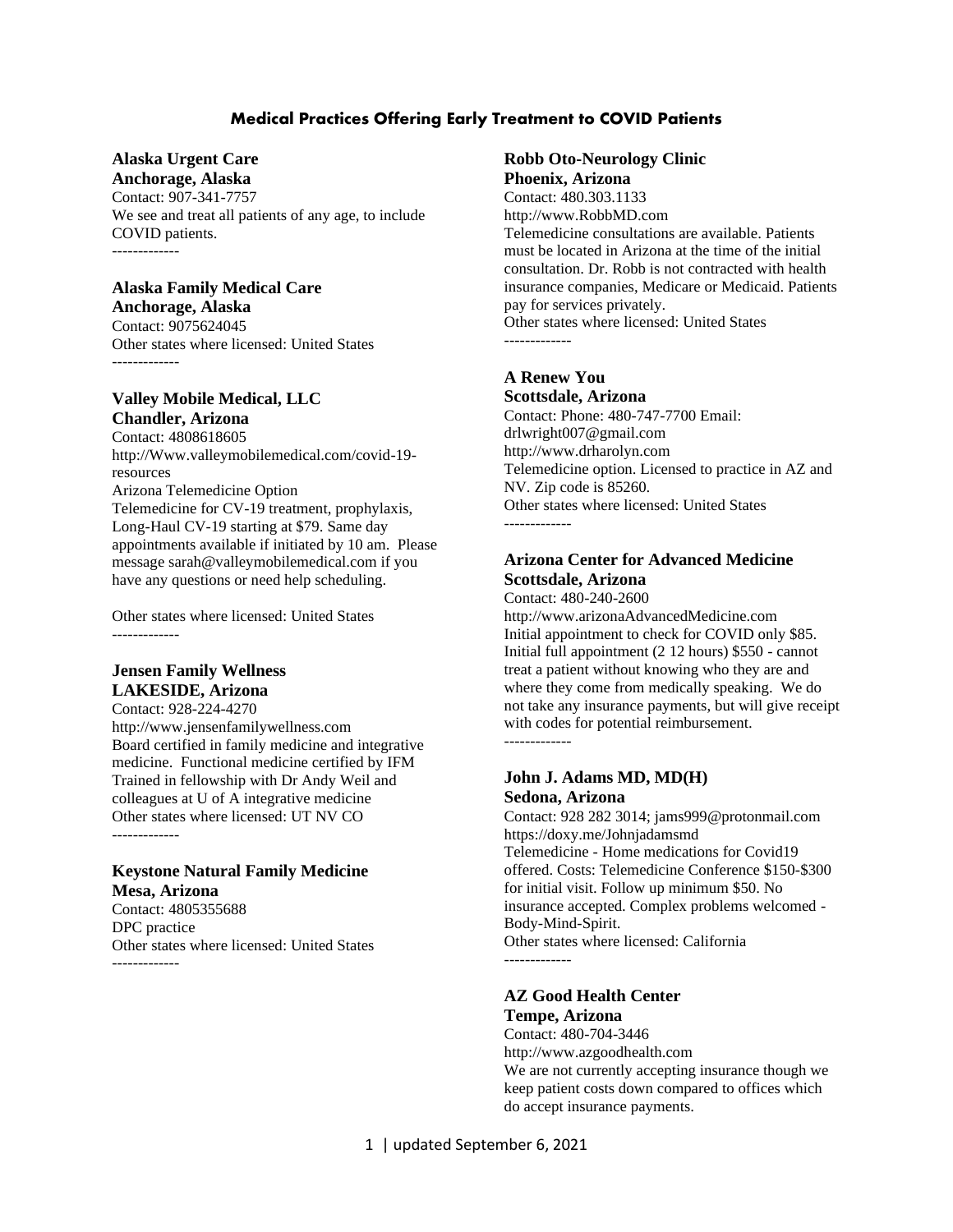#### **Cynthia Miley, M.D. Tucson, Arizona**

Contact: 520-245-6757 https://www.drmiley.com/contact Home visits, \$100 initial \$50 subsequent visits. Phone call immediately when symptoms arise for evaluation of illness. -------------

#### **Jane Orient, MD**

**Tucson, Arizona** Contact: 520-325-2689 -------------

#### **Vive Life Center Tucson, Arizona**

Contact: Office phone 520-797-9131; info@vivelifecenter.com Practice is fee-for-service, direct pay with credit card or health savings account/flex spending account debit card. Vie Life Center does not file insurance but provide the forms for patients to file their own claims. We office consultations and after physician evaluation that includes consent for treatment, medical history questionnaires, appropriate assessment of physical findings, laboratory studies, and other studies determined needed by the physician, then medications tailored to that patient are recommended, and will be prescribed according to state and federal regulations. Other states where licensed: AZ, TX, VA -------------

#### **Dr Camille Bakersfield, California**

Contact: Both http://DrCamilleMD.com I am doing telemedicine so I can service anyone in the state of California or Texas Other states where licensed: Texas -------------

#### **Pioneers Health Clinic Brawley, California** Contact: 7603514573

-------------

#### **Center For Wellness Montebello, California**

Contact: 323-726-6289, or Info@Center-For-Wellness.net http://Center-For-Wellness.net Other states where licensed: Nebraska

#### **Michael Fitzgibbons M.D. Santa Ana, California**

Contact: 7145413744 We are contracted with Blue Cross Blue Shield. We accept Medimedi patients. We are not contracted with MediCal. -------------

### **Center for Wellness & Integrative M Soquel, California**

Contact: OTHER http://DrTom.com/CovidConcern Please DO NOT publish our office phone number. Please publish the above webpage: DrTom.com/IvermectinInfo and link this page to: https://drtomyarema.com/ivermectininfo/?utm\_source=AAPS&utm\_medium=directory& utm\_campaign=AAPS\_directory If you have questions, please contact our webmaster: Dion@DrTomYarema.com Other states where licensed: United States -------------

### **Clear Sky Medical Centennial, Colorado**

Contact: 3037907860 http://www.clearskymedical.com We do take most insurances or accept cash, our cash prices are guided by regular average reimbursement rates according to CPT code which depends on length and complexity of the visit. -------------

#### **TelehealthNP Denver, Colorado**

Contact: Visit: www.telehealthnp.com to book an appointment http://www.telehealthnp.com During the Public Health Emergency, we are currently serving: AZ, CA, CO, HI, ID, MN, MO, MT, NC, ND, NE, NV, LA, PA, OR, SD, WV, WA. Visit: www.telehealthnp.com to book an appointment Visits: covid prevention \$75; covid illness \$85; long haul covid \$115 Other states where licensed: AZ, WA, OR, MN -------------

#### **Mallory Family Wellness Loveland, Colorado**

Contact: 970 669 9245 http://docmallory.com We take no insurance. Other states where licensed: WY, NE -------------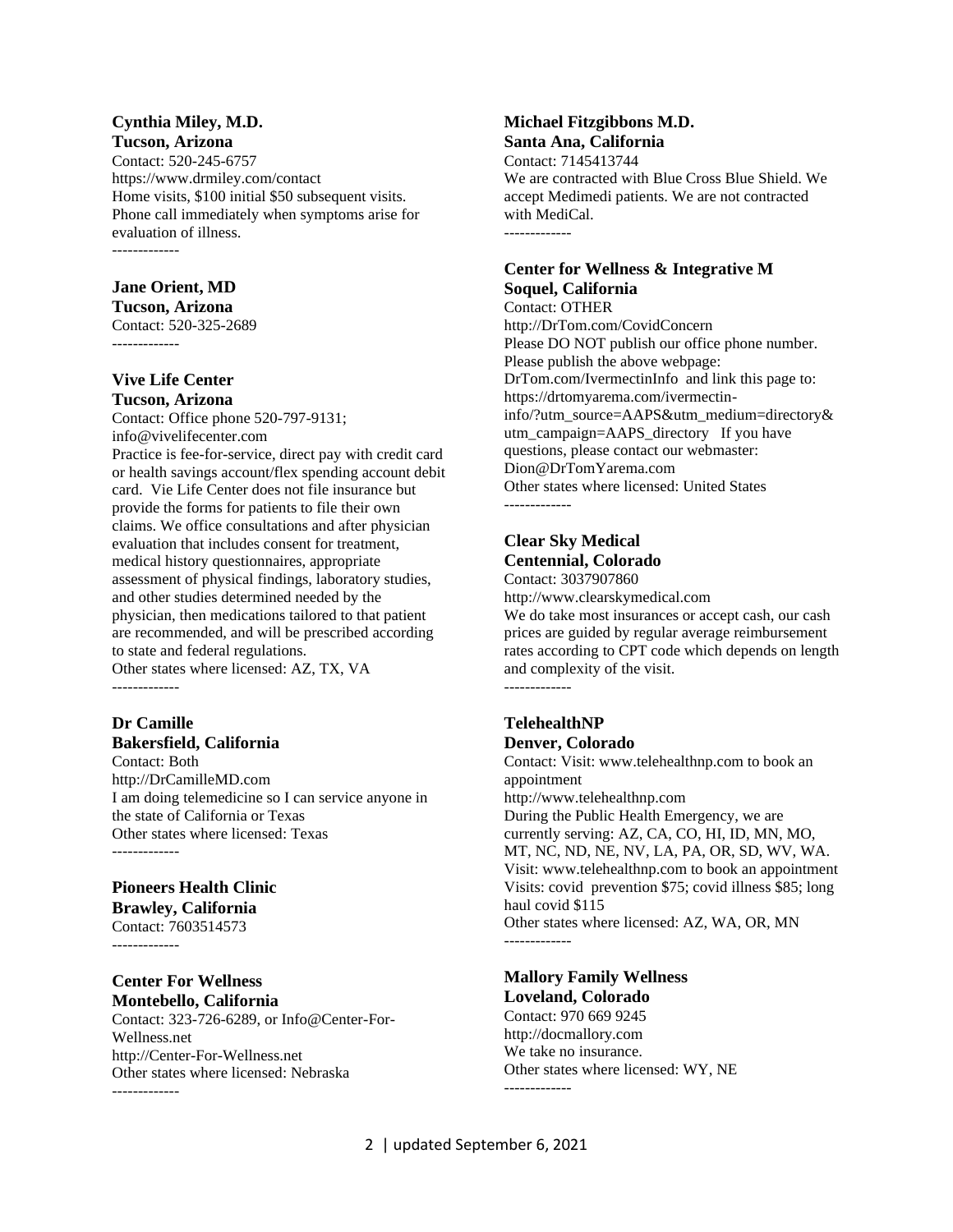#### **Murphy Medical Associates Stamford, Connecticut**

Contact: 833-MD-MURPH https://stevenmurphymd.com/ Other states where licensed: CT, NY, CO, UT, ME, Emergency NJ/AZ/SC/KY/CA/NC/ID/WA/MS -------------

#### **Foxhall Cardiology washington, District of Columbia**

Contact: 2024645770 Other states where licensed: United States

#### **Doctors Studio Boca Raton, Florida**

Contact: (561) 418-6421 https://doctorsstudio.com/ Offering telemedicine services. We do not accept insurance. All purchases must be made online via our website. Appointment availability is generally within 2-3 days. Various states served. -------------

### **PSC Florida**

#### **Fort Lauderdale, Florida**

Contact: 954-906-6000 http://www.pscflorida.com -------------

#### **To your Health and Wellness, LLC Gainesville, Florida**

Contact: 3525355043 http://www.toyourhealthandwellness.com Other states where licensed: United States -------------

# **Headwaters Health**

**Jacksonville, Florida** Contact: 9042906028 http://www.HeadwatersJax.com If insurance is not an option, Cash price is \$150 for initial visit and \$100 for follow up visits. We offer telemedicine appointments.

-------------

### **South Florida Ear Nose and Throat Lehigh Acres, Florida**

Contact: 239-674-7345 http://sfloridaearnoseandthroat.com Other states where licensed: United States -------------

#### **ROSABEL MARIA BENCOMO MD PA Miami, Florida**

Contact: 786-800-2430 http://www.mdteleme.com

Our office treat patient by telemedicine, using phone, iPad, or computer, we provided medical evaluation, diagnoses, and treatment. We have successfully treated our COVID patients, decreasing the need to go to other facilities like urgent cares or ER and the complication due to no early treatment. Go to our web page www.mdteleme.com download the app, self-schedule appointment or call to our main number: 786-800-2430 Cost: \$59.99 per visit. Language: Spanish and English

-------------

### **Abrams Medical Center Miramar, Florida**

Contact: 954-431-1904 http://www.miramardoctor.com We treat early COVID with the most up-to-date protocols based on I-MATH, MATH+, and further recommendations by the Critical Care Alliance. -------------

#### **Anthony M. D'Agostino M.D. Naples, Florida**

Contact: spock@adagostino.com http://adagostino.com -------------

### **Professional Medical Services of Naples Naples, Florida**

Contact: 239-263-0133 http://WWW.PERSONALCONSULT.COM -------------

### **John Littell MD PA**

**Ocala, Florida** Contact: 407-343-1711 http://johnlittellmd.com -------------

### **Mirand Sharma MD FAAEM Orlando, Florida**

Contact:

I am an Emergency Room Physician at UCF Lake Nona Medical Center. I am board certified by the American Board of Emergency Medicine and have been so for about 25 years.

-------------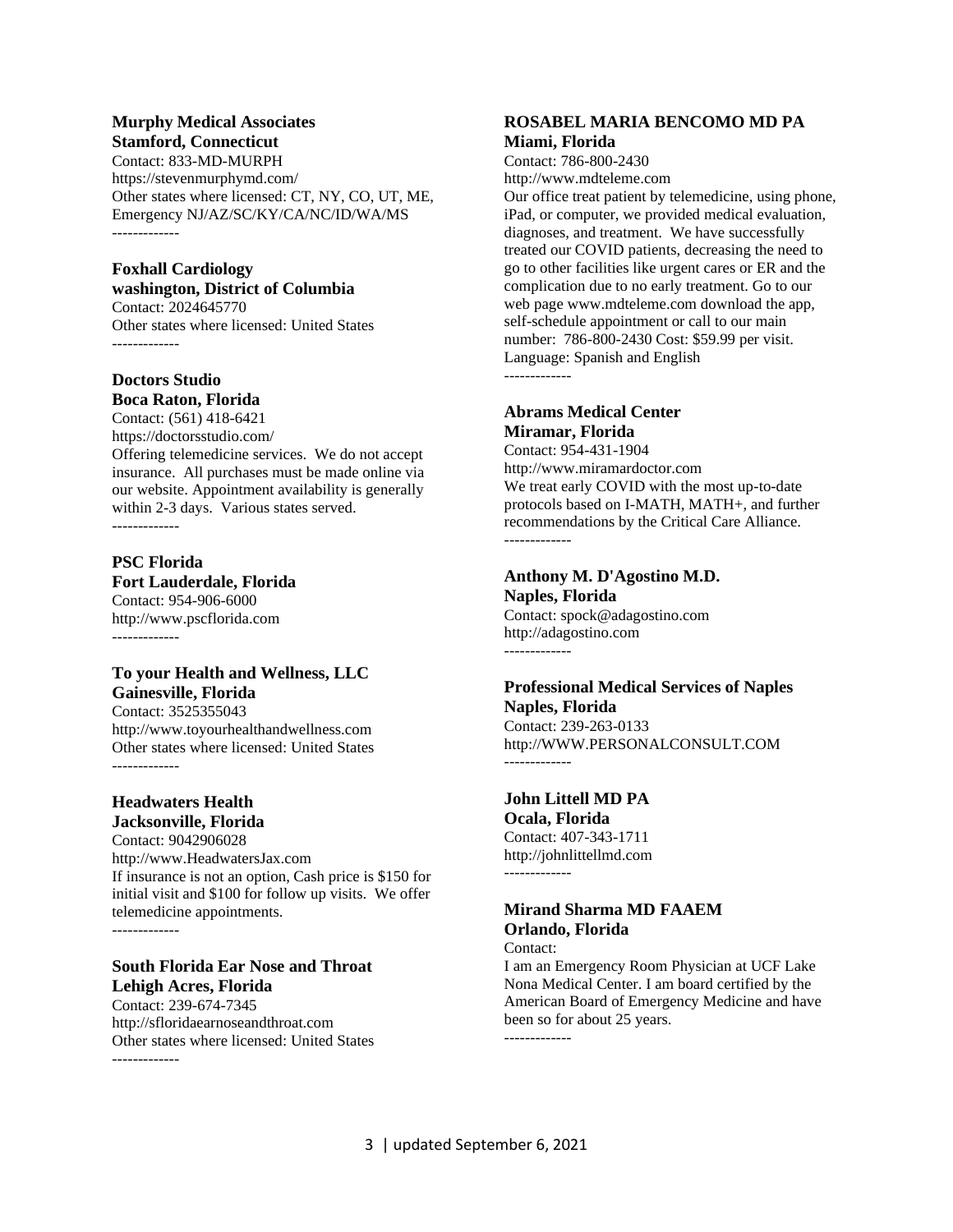#### **Dr. Michael J Cichon Sarasota, Florida**

Contact: mjcichon1@gmail.com Semi-retired, I would call the patient and meet . -------------

#### **Dr. William J. Cole, JR. DO Sarasota, Florida**

Contact: Schedule Telemedicine Appointment http://retirethepandemic.com/florida?utm\_source=aap

s -------------

### **Compassion Primary Care Tampa, Florida**

Contact: 813-669-3084 http://compassionprimarycare.com -------------

### **Florida Interventional Pain Management Wellington, Florida**

Contact: 5615374817 http://wellingtonpain.com Telemedicine appointments for treatment of early covid infections will be scheduled by office staff during usual business hours, M-F 9am-5pm. Fee for service, no insurance billing by office. Weekday \$150 for new patient calls and \$75 for follow up calls if needed. Weekends and off hours \$200 for new patient calls and \$100 for follow up calls if needed. Other states where licensed: United States -------------

# **George L Smith III MD**

**Covington, Georgia** Contact: 770.786.0643

-------------

### **Keating Family Medicine Dawsonville, Georgia** Contact: 706-265-4100

-------------

### **Direct Physician Services Gainesville, Georgia**

Contact: 770-530-3342 http://dpsga.com Cash based primary health practice with emphasis on men's health. Other states where licensed: NC, SC -------------

# **Tate Medical Associates**

**Jasper, Georgia** Contact: 678 454-3331; 88 Clinic Road Tate, GA. 30177 We have self pay and telehealth options -------------

#### **Personal Integrative Medicine PLLC Ringgold, Georgia**

Contact: 7068617377 http://www.drprevent.com It is best to check the above website. We do not accept any third party insurance. Other states where licensed: United States -------------

## **Blackbag MD**

**Thomasville, Georgia** Contact: blackbagmd@me.com -------------

### **Sharon Olson, DO Kamuela, Hawaii**

Contact: 808-885-7880 or 707-695-7438 I have been doing Integrated Medicine since 1984. Licensed since 1970. Doing Nutrition, Wellness Care & Non-linear Scanning (BioStar) with bioresonance for health. I do not take patients unless they are willing to get well! No insurance since they 'forbid' helping patients and demand drug care only! Wake up Americans! Your body wants to be healthy & well so why do you stay with doctors employed by insurance to keep you sick for their profit? Come get a scan, find out what is really wrong and how to get your health back on track. All health problems start with an emotional wound or conflict but the discovery will help you be well! Coming to Hawaii? This is a wonderful place to visit, have a scan and learn how to be well in the healing island of Hawaii. Other states where licensed: California -------------

## **Urgent Care West Maui Lahaina, Hawaii**

Contact: 808-667-9721 http://www.westmauidoctors.com -------------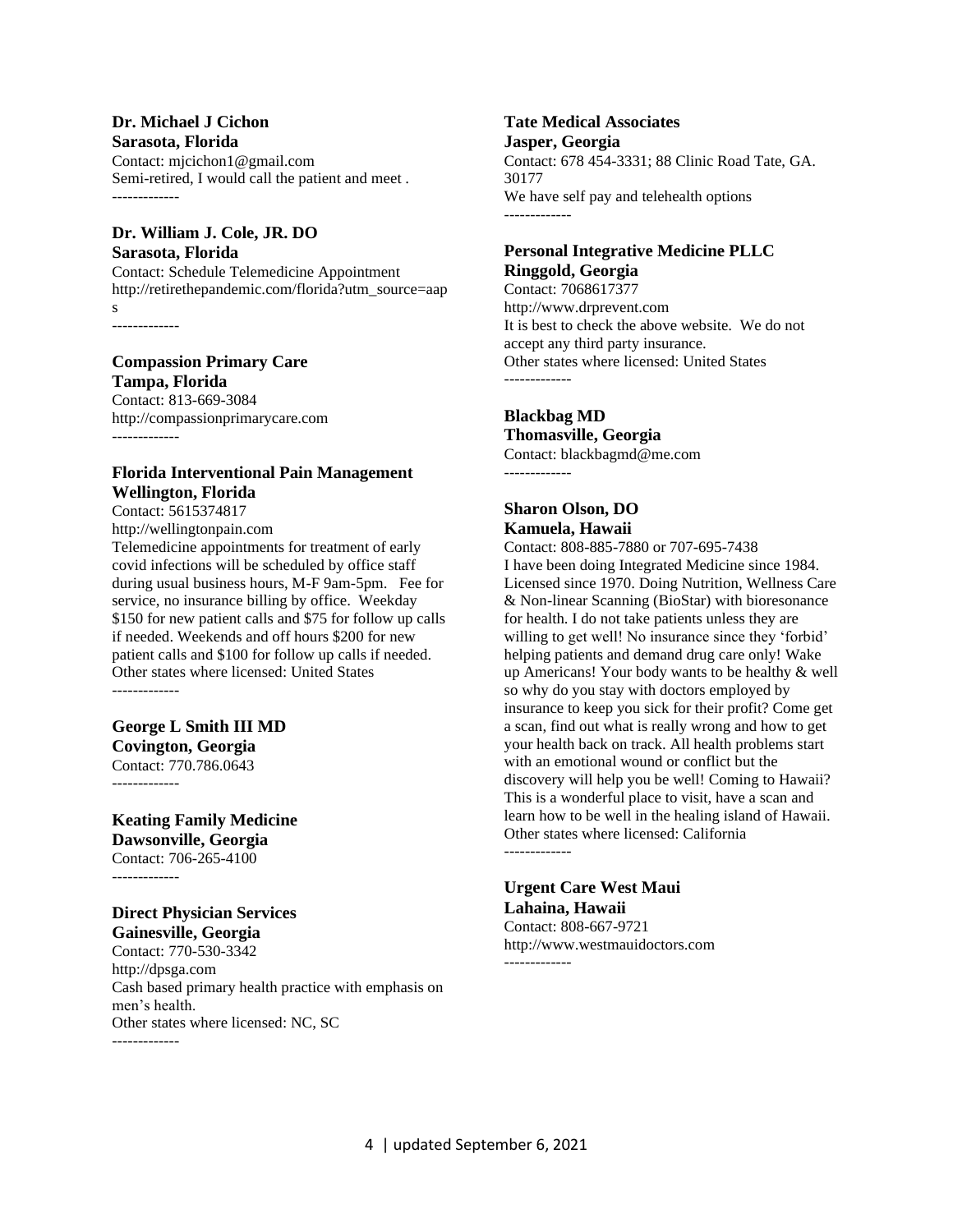#### **Synergy Health DPC Chicago, Illinois**

Contact: Text or call http://www.synergyhealthdpc.com All TeleHealth Unlimited memberships available Other states where licensed: Cover all states ubder white house order allowing providers to cross state lines

-------------

### **Text2MD Chicago, Illinois**

Contact: Contact information prefer Email info@text2md.com and Phone 855-767-8559 http://www.text2md.com

Telemedicine practice offering I-Mask protocol consultations for COVID-19 prophylaxis, treatment. We treat and manage long covid symptoms with innovative protocols. Functional medicine and allopathic medicine approach. Cost for consultation \$55 includes 1-month unlimited follow-up (Text Messaging). Required to download Medici app on your smartphone and add activation code Text2MD Other states where licensed: AL, AZ, CO, FL, GA, IA, ID, IL, KS, KY, MD, ME, MI, MN, ND, NE, NJ, NV, SC, SD, TN, UT, VT, WA, WI -------------

### **Chicago Health and Wellness Chicago, Illinois**

Contact: drbain@docintheloop.com http://www.docintheloop.com You could go to my website and press for appointment. My website is www.docintheloop.com Telemedicine practice at this time.. -------------

### **The Center for Primary Healthcare Orland Park, Illinois**

Contact: 708 349 0070 http://cphealthcare.org In-office visits allows us to establish a relationship with new patients in the best manner. Telehealth visits are provided if infection control is a concern. Dr. Crevier is board certified in internal medicine and pediatrics and works with a fantastic team of nurse practitioners and nurses. It's our privilege to care for patients and their families.

-------------

#### **Innovative Medical Therapies LLC Pekin, Illinois**

Contact: 309-347-2714, clientcare@imtil.com http://innovativemedicaltherapiesdpc.com Direct Primary Care membership payment model Cash payment model is also available Telemedicine visits are available -------------

#### **Protech Recovery Seymour, Indiana**

Contact: 812-279-1798 http://www.protechrecovery.org We are a cash at time of service practice. We will assist patients understand their insurance and how to file an out of network claim for our services. Other states where licensed: United States -------------

### **Access Family Physicians Zionsville, Indiana**

Contact: 3179734894 -------------

# **Rejuvagent**

**Davenport, Iowa** Contact: 563-508-9266 Other states where licensed: Wisconsin, Alabama -------------

### **Holton Direct Care Holton, Kansas**

Contact: 785.362.8677 http://www.holtondirectcare.com We're a Direct Primary Care practice, requires membership. We will do one-time visits for nonmembers needing covid testing and early treatment, for a cash price of \$160, which includes testing but doesn't include medications, which we prescribe and dispense as well for an additional wholesale price. -------------

### **Bluegrass Family Wellness Crestwood, Kentucky**

Contact: 5025328223 http://www.bluegrassfamilywellness.com Other states where licensed: United States -------------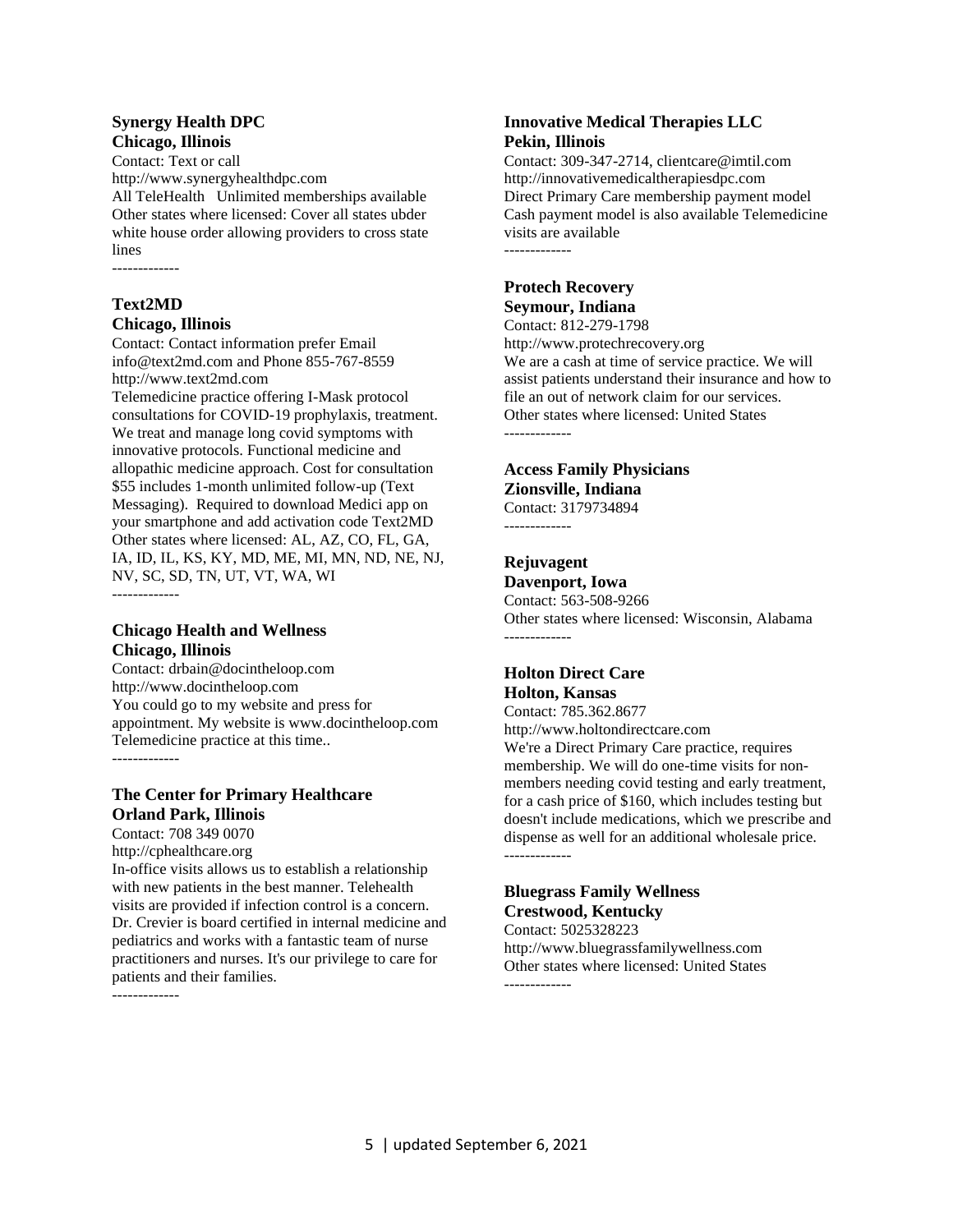#### **Direct Primary Care of Louisville Louisville, Kentucky**

Contact: http://www.dpc-louisville.com -------------

## **Steward Medical Group NEELA**

**West Monroe, Louisiana** Contact: 318-651-7000 -------------

### **Meryl Nass, MD ELLSWORTH, Maine**

Contact: 207 610-5885 Other states where licensed: none -------------

#### **Patriots Health Waterville, Maine**

Contact: 207 616 3360 http://www.patriots-health.com This is a hands on practice that does not accept insurance. It is a membership practice for working class patients or anyone who needs a personal physician. Internal medicine /veteran owned/Christian based. Tele-medicine and sliding scale payment available. see website for details -------------

#### **Mangat and Kaur Inc. Germantown, Maryland**

Contact: Schedule a televisit by calling 301 515 3333 http://www.germantownmedicalcenter.com Telemedicine only can accept patients from Va, DC, Delaware, West Viirginia, Pennsylvania. Accept commercial insurance and Medicare only Other states where licensed: Maryland -------------

### **Today's Integrative Health North Bethesda, Maryland**

Contact: info@todaysintegrativehealth.com or telephone 301-770-6650 https://www.todaysintegrativehealth.com We provide in office appointments, telemedicine options. Currently, endorse and follow the McCullogh, FLCCC and AFLDS protocols. Some additions and/or modifications to these protocols are available upon contacting the office. Other states where licensed: 6321 Executive Blvd -------------

#### **Johnston Family Medicine Westminster, Maryland**

Contact: 410-751-6684 http://www.johnstonfamilymed.com/ Call for appointment. Telemedicine visits available. -------------

#### **Healthworks inc Dedham, Massachusetts** Contact: 781326-6005

-------------

# **Harvard Family Medicine**

**Harvard, Massachusetts** Contact: 9787720698 http://harvardfamilymedicine@yahoo.com Other states where licensed: United States -------------

### **Infectious diseases Plymouth Plymouth, Massachusetts**

Contact: 5087462138 On referral for INFECTIOUS DISEASES CONSULTATION to Dr Murray NPI 106 347 4989 from your primary care physicians. Fax your oxygen saturation value and past 12 months medical notes and labs to 508-746-2148. Other states where licensed: United States -------------

### **John Diggs MD LLC Wilbraham, Massachusetts**

Contact: 4133002233 http://www.JohnDiggsMD.com My practice is yearly membership based direct primary care (DPC). Under extraordinary circumstances, in the public interest, I will treat those suspected of having COVID-19, in person on a cash basis. \$200. Tele-health is an option for followup but not the initial visit. -------------

### **Fundamental Healing Bloomfield Hills, Michigan**

#### Contact:

https://fundamental-healing.com/ In-netowork with BCBS of MI, Priority Health, United Physicians and Aetna. Seen as a specialist with a referral for Blue Care Network. Consults \$228/hr for those without insurance. First two visits are a cash pay with superbills provided at the end of the visit with CPT and ICD10 codes to be submitted towards your in-network deductible. -------------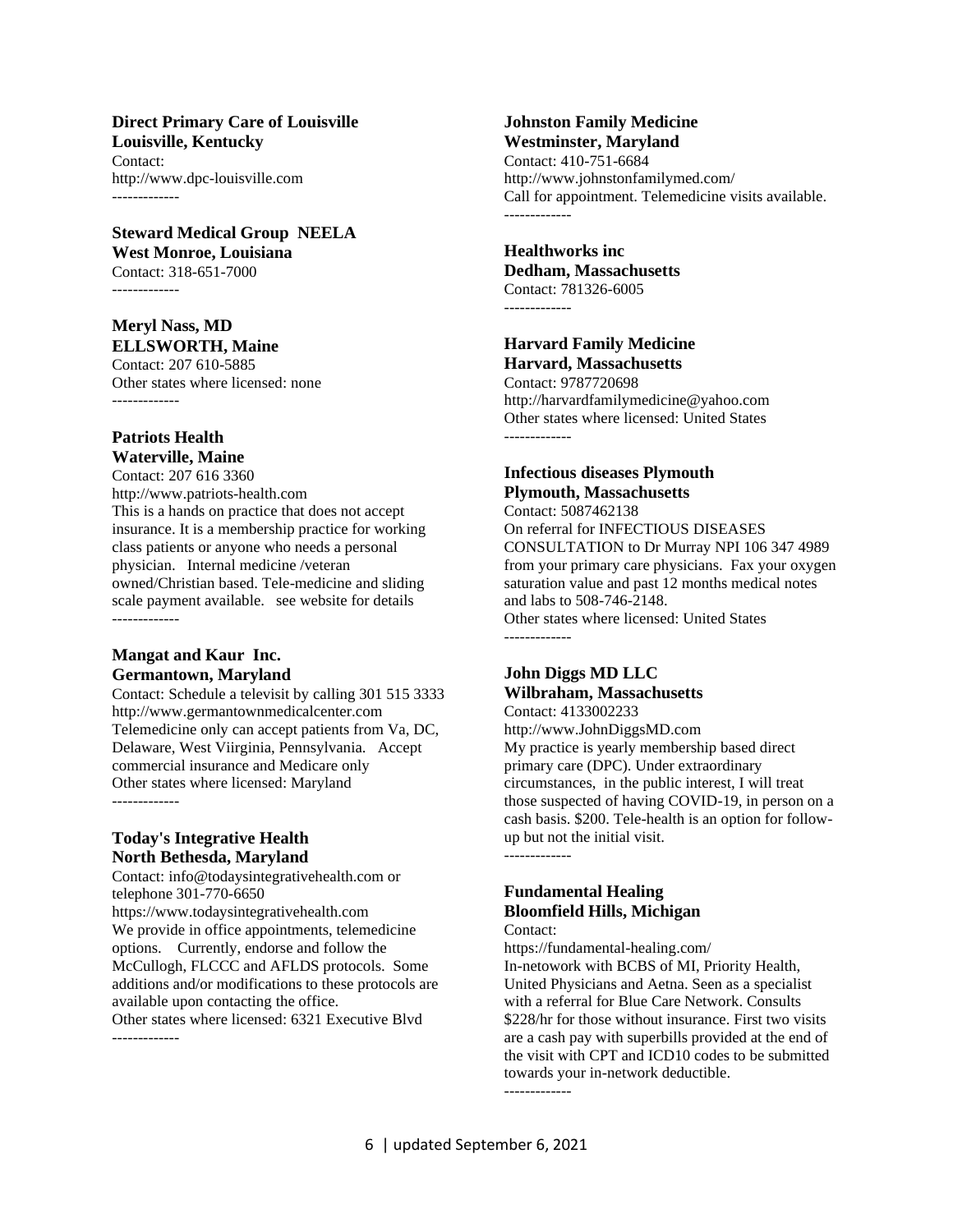#### **Millennium Cardiology Farmington Hills, Michigan** Contact:

http://millenniumcardiology.com -------------

#### **Physician Healthcare Network Ft. Gratiot, Michigan**

Contact: 810-989-7788 http://physicianhealthcare.com We are a group of family physicians who practice in the St. Clair and Macomb County area. We service all age groups from pediatrics to the geriatric population. Most of our facilities have urgent care departments along with the family practice . Besides our local practices many of the doctors also service the local extended care facilities/nursing homes. Besides in person visits to our facilities we also offer the telemedicine option.

-------------

#### **Whole Family Direct Care Marshall, Michigan**

Contact: 2695580080 http://www.wholefamilydirectcare.com We are a direct primary care practice. Other states where licensed: United States -------------

#### **North Star Family Medicine Brainerd, Minnesota**

Contact: 218-382-2870 http://www.northstarfamilymedicine.org -------------

## **Falls.MD**

# **International Falls, Minnesota**

Contact: 218-283-2444 http://www.falls.md Single visit pricing starts at \$99+tax. Direct primary care (DPC) also available on a month-to-month basis. -------------

### **Advanced Wellness**

**Creve Coeur, Missouri** Contact: 314 576 0094 Cash OR many insurances accepted -------------

#### **McDonagh Medical Center Gladstone, Missouri**

Contact: 8164535940; info@mcdonaghmed.com http://www.mcdonaghmed.com

We are insurance free. We take assignment for Medicare. I have treated COVID with ozone, UVB, IV Klenners, GSH NEB and supplements. I have treated 30 pts. These are mostly confirmed and presumed positive, but also some close exposures Other states where licensed: Iowa -------------

### **Nurturing Optimal Wellness Kansas City, Missouri**

Contact: 816-453-5545 http://www.nancyrusselld.com Other states where licensed: United States -------------

### **417 Housecalls Springfield, Missouri**

Contact: 4173633900 (call/text) info@417housecalls.com http://www.417housecalls.com In Network with certain Medicare plans, otherwise out of pocket. Offering in-home visits, treatment and oxygen management. Telemedicine visits for MO residents only. We have treated >1000 COVID patients. Pricing found www.417housecalls.com/pricing -------------

### **Enlighten Omaha Omaha, Nebraska**

Contact: https://www.enlightenomaha.com/consent/ https://www.enlightenomaha.com/consent/ Serving patients in Nebraska and Iowa. Fill out the form at https://www.enlightenomaha.com/consent/ Other states where licensed: Iowa -------------

#### **Doctors Studio Omaha, Nebraska**

Contact: (561) 418-6421 https://doctorsstudio.com/ Offering telemedicine services. We do not accept insurance. All purchases must be made online via our website. Appointment availability is generally within 2-3 days. Various states served. -------------

#### **Family Medicine Center Butler, New Jersey** Contact: 9732839300 -------------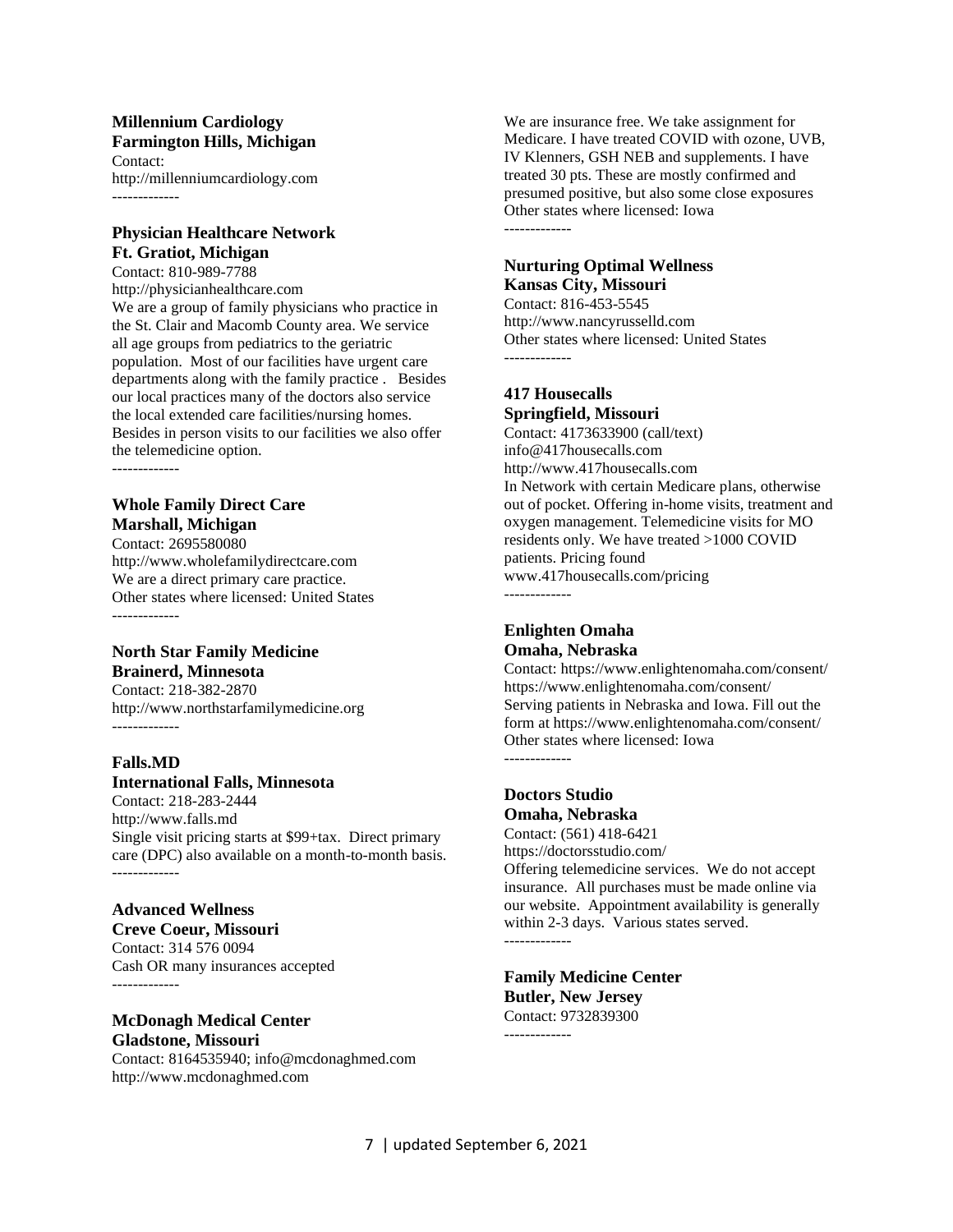#### **Affordable Health, Inc Piscataway, New Jersey**

Contact: 732-463-0303 http://affordablehealthinc.org Typical patient visit-,\$110 Telehealth visit- \$100 We are in no insurance networks, but can submit to your insurance. Labs available for 80% discount. -------------

### **Doctors Studio**

**Trenton, New Jersey**

Contact: (609) 337-3616 https://doctorsstudio.com/ Offering telemedicine services. We do not accept insurance and all purchases must be made online via our website. Appointment availability is generally within 2-3 days. Various states served. -------------

#### **George Petruncio M.D. P.A. Turnersville, New Jersey**

Contact: Phone 856-875 -7700 TELE -MEDICINE AVAILABLE GEORGE PETRUNCIO FAMILY PRACTICE AVAILABLE VIA SKYPE CALL OFFICE 1ST 856-875-7700 TO MAKE A TELE MEDICINE APPOINTMENT WE OFFER EARLY TREATMENT IN COVID 19 DOCTOR ALSO URGENT CARE DOCTOR AT MAJOR HOSPITAL SYSTEM IN NORTH JERSEY HACKENSACK MERIDIAN SEEING OVER 100 PATIENTS A DAY FOR COVID TESTING AND SYMPTOMS DOCTOR PETRUNCIO IS MAJOR RADIO HOST OF INSIDE MEDICINE ON STATION WWDB 860 AM EVERY SATURDAY MORNING WITH CO HOST DR FALLON. HAS MAJOR SPEAKERS ON . DR. KEN ALIBEK BIOWEAPONS EXPERT ADVOCATING USE OF INTERFERON EARLY ON THAT IS USED IN ENGLAND AND OTHER MAJOR COUNTRIES INTERFERON LISTED IN LANCET JOURNAL CAN SAVE THOUSANDS OF LIVES IF USED EARLY ON WWDB 860 IS ON INTERNET AND HAS OVER 100 PODCASTS ONE OF WHICH IS DR KEN ALIBEK TH PANDEMIC Other states where licensed: Pennsylvania ,Georgia ,North Carolina

-------------

-------------

### **WILLIAM K. SUMMERS, MD Albuquerque, New Mexico**

Contact: 505-878-0192 Private Pay only. Other states where licensed: Arizona, New Mexico, Pennsylvania,

## **New Mexico Telemed, LLC**

**Buckhorn, New Mexico** Contact: 5759563507 Telemedicine only except house calls available in Silver City, NM area. -------------

### **Aztec Family Clinic Gallup, New Mexico**

Contact: 505-863-2500 -------------

### **MY HEALTH 360 CLARENCE, New York**

Contact: 716-407-3250 https://myhealth360.net/ We offer after-hour and weekend appointments as well. Telemedicine appointments are also available. Please call 716-407-3250 to request appointment. Or book your appointment online https://myhealth360.net/pages/request-anappointment We apologize but be don't accept any insurances. Consult fees start from \$105.00 per encounter. Other states where licensed: FLORIDA, ONTARIO (CANADA) -------------

### **Southport Clinic**

**Elmira, New York** Contact: 607 734-7982 http://arnothealth.org Other states where licensed: NH -------------

### **Falcon Clinic for Health, Wellness and Recovery**

**New Hartford, New York**

Contact: 3155074751 http://www.falconclinic.com Call 315-507-4751, for information on filling out the necessary forms online, and to make appointment for telemedicine visit with the physician. Other states where licensed: United States -------------

#### **Manhattan Integrative Medicine New York, New York**

Contact: drborenstein@davidborensteinmd.com We offer telemedicine to patients in NY, NJ, CT, MA, FL, WA , NC. Other states where licensed: NJ, FL -------------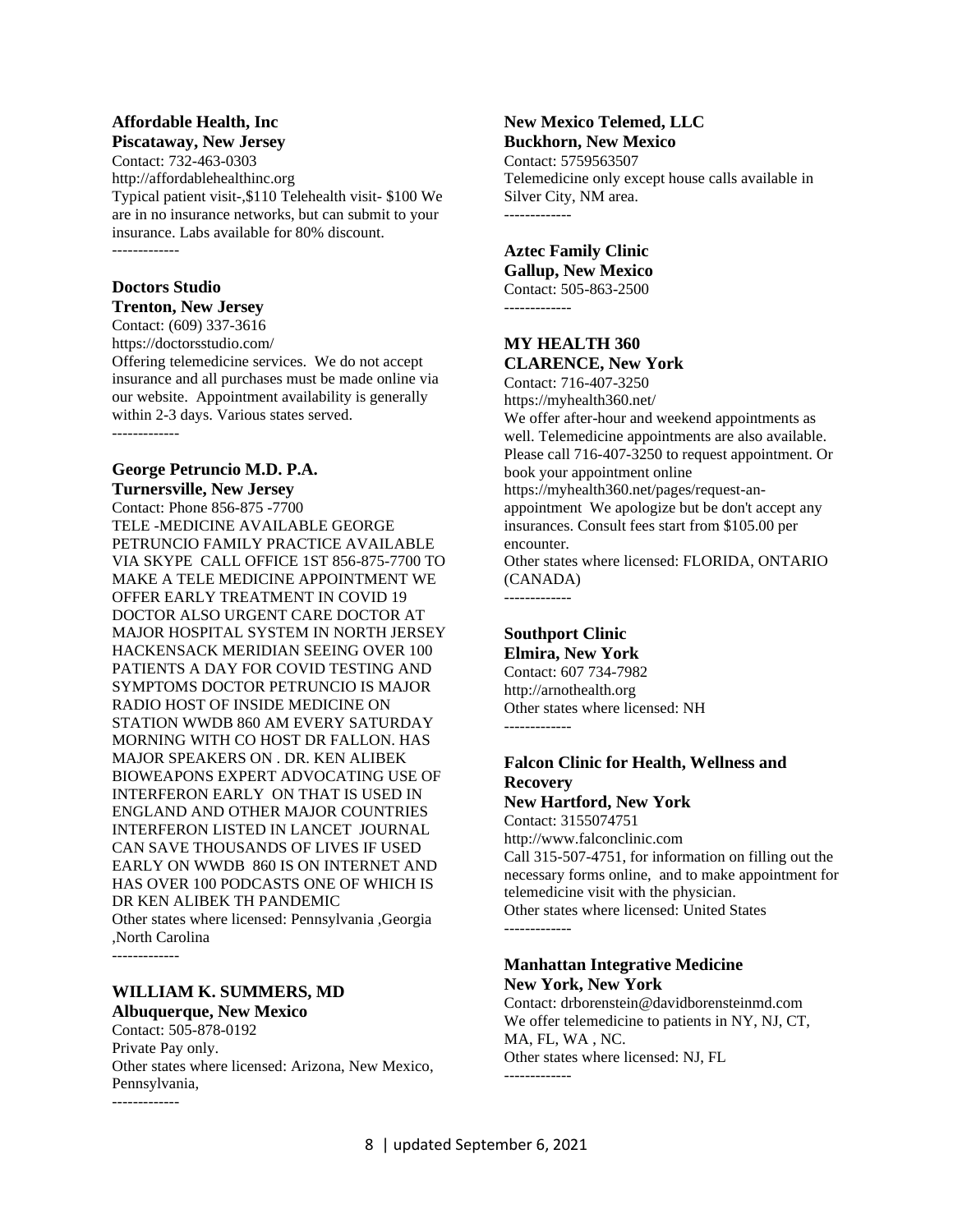#### **Doctors Studio New York, New York**

Contact: (917) 909-8427 www.doctorsstudio.com Offering telemedicine services. We do not accept insurance and all purchases must be made online via our website. Appointment availability is generally within 2-3 days. Various States served. -------------

**Rahav Wellness**

### **New York, New York**

Contact: info https://rahavwellness.com/ -------------

### **Piedmont Occupational and Urgent Care Reidsville, North Carolina**

Contact: 3363494070 http://www.reidsville-urgent-care.com Other states where licensed: United States

### **J N Holmes & Associates PLLC Salisbury, North Carolina**

Contact: 704-770-6727 We treat adult medical problems, medication management, acute and chronic illness via telemedicine consultation. For Covid-19 illness or prophylaxis, we use hydroxychloroquine and/or ivermectin if medication is needed. -------------

### **Tom G Peponis Jr DO columbus, Ohio**

Contact: phone 614 274 2252 Dr. Peponis works exclusively for his patients . Decisions are shared between doctor and patient without interference from corporate outside entities. -------------

### **Physicians Care Inc. Lancaster, Ohio**

Contact: physicianscare3@gmail.com telemedicine is available Other states where licensed: Arkansas -------------

# **Physicianscare, Inc.**

**Lancaster, Ohio** Contact: 7402777570 Other states where licensed: Arkansas -------------

**Heritage Family Medicine Lebanon, Ohio** Contact: 513 934-0900 No masks No vaccine mandates -------------

### **Elite Wellness Group, LLC Sandusky, Ohio**

Contact: 419-602-0293 http://elitewellnessgroup.com -------------

### **Dr. Gina Reghetti, D.O., PC, Inc. Warren, Ohio**

Contact: 330-847-3334 http://www.drginareghetti.com Osteopathic Family & Addiction Medicine The 110 Building 110 Edward Street, NW Warren, Ohio 44483-1118 330-847-3334 Private, Independent Medical Practice No insurances accepted. Fee-for-Service. U.S. Currency accepted only, please no checks or credit cards. -------------

### **Concierge Health Network Warren, Ohio**

Contact: 234-414-0215 or CHNBWSchneidermd@gmail.com https://www.conciergehealthnetwork.com/ Affordable, Quality, Virtually 24/7 Care Provided At Your Convenience! We operate on a fee-based membership structure with transparent pricing and no surprises. Forgoing the traditional medical model in favor of the direct primary care model allows Dr. Schneider the ability to spend more time with each of his patients, and members of Concierge Health Network are never charged an office visit charge or co-pay. Offering virtual establishment and virtual routine office appointments for those suspected of having COVID or those who have COVID. -------------

### **Medical Specialists Inc Oklahoma City, Oklahoma**

Contact: 405-458-7188 info@medspecokc.com http://www.medspecokc.com There are three other Internists in the group as well -------------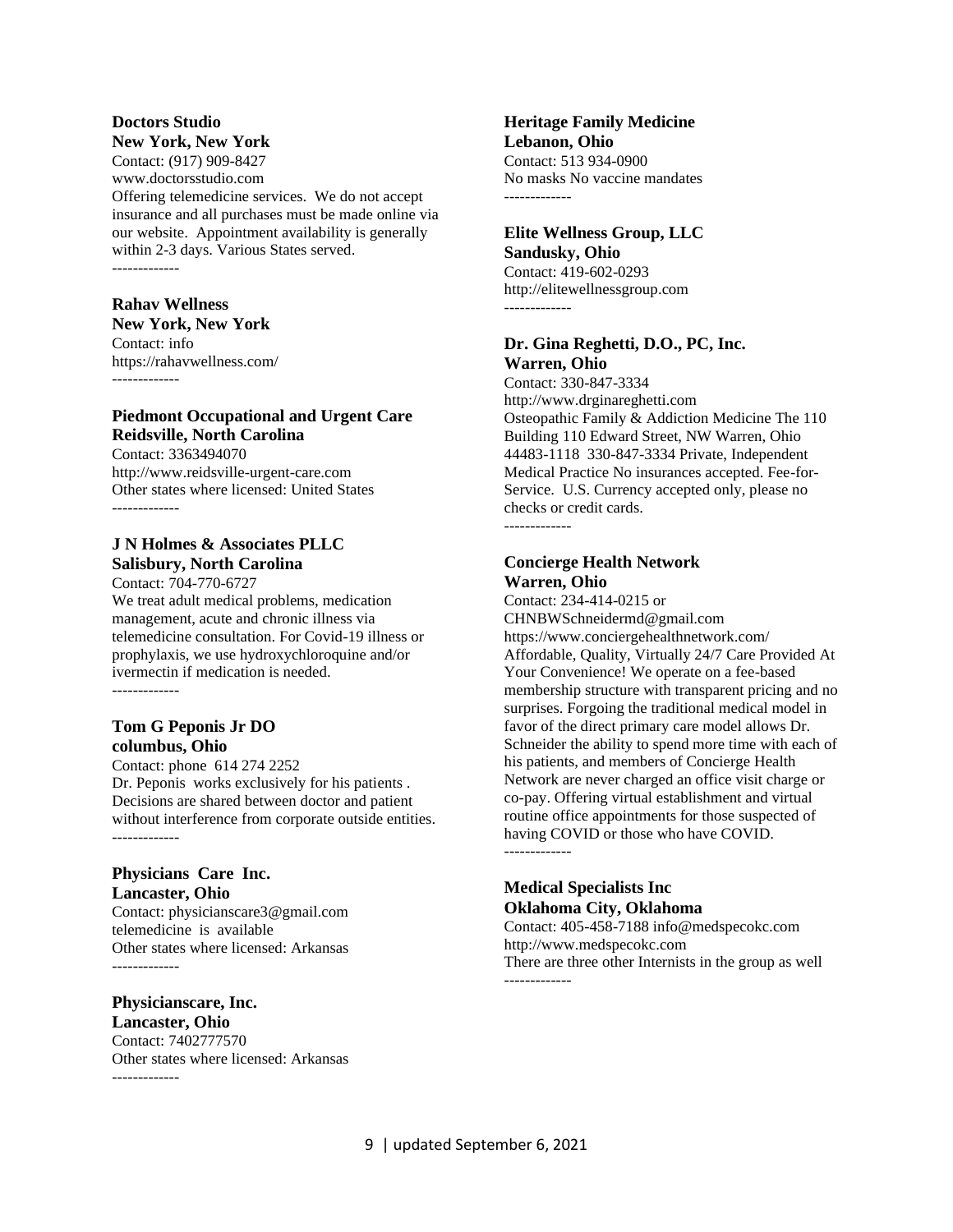#### **Thunder Healthcare Oklahoma city, Oklahoma**

Contact: Both http://www.mytelemedicina.com All insurance accepted, HRSA program for uninsured patients, Mytelemedicina.com for telehealth appointments. Other states where licensed: Florida -------------

**UpFront Health, LLC Seiling, Oklahoma**

Contact: drberry@upfronthealth.com http://www.upfronthealth.com PCR tests sent to Oklahoma State University lab with 3 day turnaround time. No rapid test available. -------------

#### **Jim Meehan, MD Tulsa, Oklahoma**

Contact: 918-600-2240, support@catalystmd.com https://meehanmd.com/

Dr. Meehan has safely, effectively, and successfully treated over 700 patients for all stages of COVID. Telemedicine consultations are available. Dr. Meehan's prevention and treatment protocols are published on his website blog at https://meehanmd.com/blog/post/210659/earlyoutpatient-and-prevention-protocols-for-viral-illness. Other states where licensed: AZ, AR, CA, CO, FL, IL, IA, KS, MO, NE, NJ, NM, NY, OH, OK, PA, TX -------------

### **The Thrive Clinic Corvallis, Oregon**

Contact: (541)207-1670 http://www.thethriveclinic.com We do not bill insurance, but patients will receive the documentation to claim "out of network" reimbursement after the service was provided. Patients must be seen in person. For more information please refer to the website. -------------

### **South View Medical Arts Dallas, Oregon** Contact: Office: 503-623-5430

-------------

### **Doctors Studio Portland, Oregon**

Contact: (971) 256-9206 https://doctorsstudio.com/

Offering telemedicine services. We do not accept insurance. All purchases must be made online via our website. Appointment availability is generally within 2-3 days. Various states served. -------------

#### **Integrative pediatrics Portland, Oregon**

Contact: 503-643-2100 (only for patients who live within 50 miles of the office

https://www.integrativepediatricsonline.com We currently are a medical home - required to be able to take most insurances - therefore to become a patient and be seen you need to live within 50 miles of our office and have an insurance that we can take. In some cases, we can accept cash payment. We have CLIA certification/waiver to run rapid (15 minute) COVID-19 tests to see if you are infected with SARS-CoV2 and if you are ill you would not be in the main office space until proven to be negative for COVID-19. We then can do a complete evaluation and take care you as we normally would do.

Other states where licensed: Washington, Hawaii -------------

### **Gettysburg Osteopathic Family Health Center PC**

### **Gettysburg, Pennsylvania**

Contact: 7173342233 http://www.gettysburgosteopath.com Osteopathic manipulation and Integrative medicine -------------

#### **George L Danielewski Penndel, Pennsylvania** Contact: 215 757 4455 -------------

### **Carolina Health and Wellness Services, LLC Johns Island, South Carolina**

Contact: 8439964908

Our physician is an MD with over 25 years of experience and is a practitioner of Functional Medicine. We are located in Johns Island, SC and provide in-person care at this location. We also offer telemedicine appointments to patients statewide throughout South Carolina and Virginia. We can provide consultations on COVID-19 from a Functional Medicine perspective. We may prescribe Ivermectin, provided it is not contraindicated for the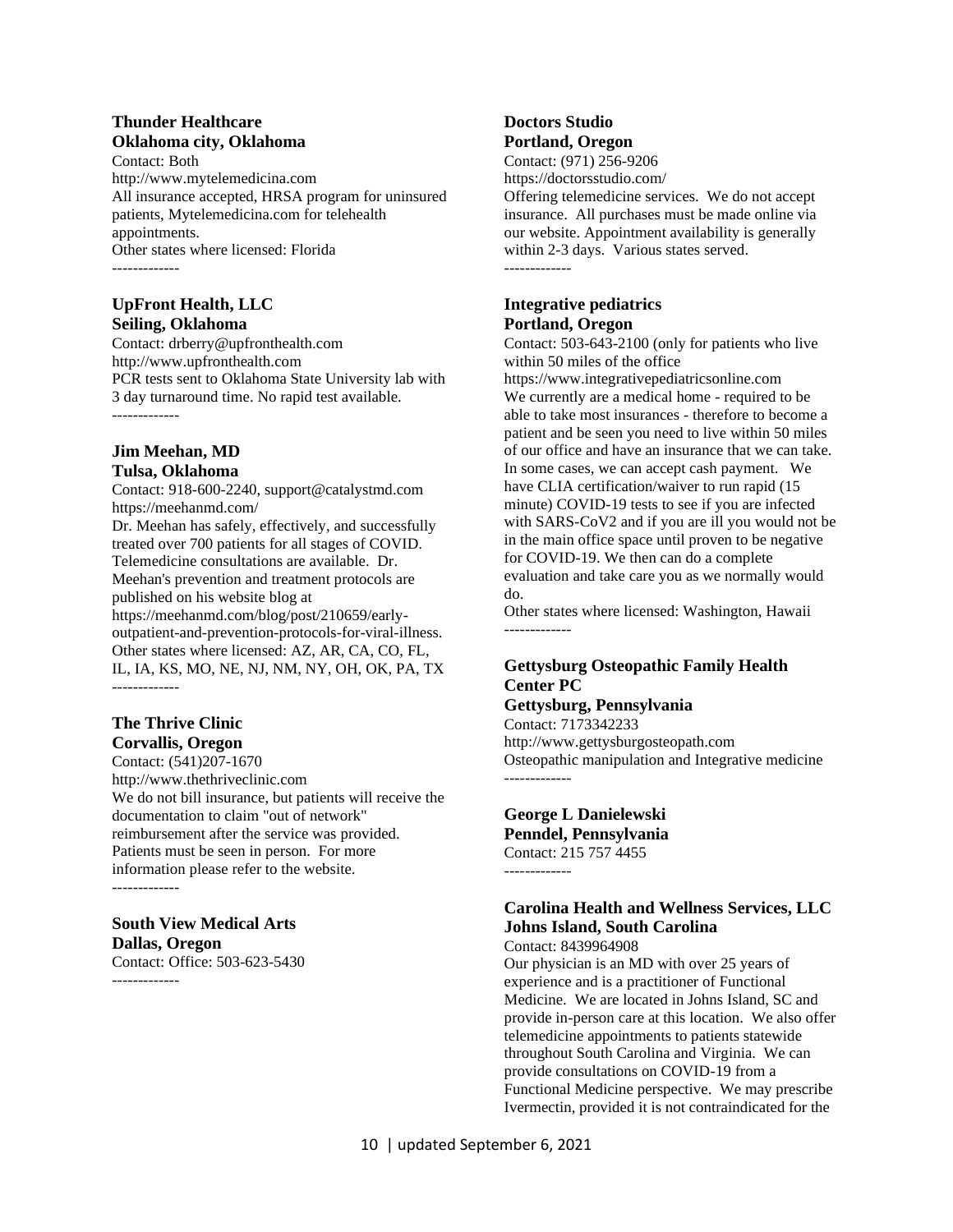patient. In addition, we can recommend certain vitamins and supplements to help boost the immune system. Patients may call 843-996-4908 for details and to set up a telemedicine appointment. Other states where licensed: Virginia -------------

#### **Covenant Family Allergy North Augusta, South Carolina**

Contact: 8032797666 http://www.covenantfamilyallergy.com Call for appointment. Telemedicine visits available. Other states where licensed: Georgia -------------

#### **Personal Integrative Medicine PLLC Chattanooga, Tennessee**

Contact: 706-861-7377 http://www.drprevent.com We do not deal with any third parties. Other states where licensed: Georgia -------------

#### **Denise Sibley, MD Johnson city, Tennessee** Contact: denisesibley@aol.com http://denisesibleymd.com

-------------

#### **Texas Direct Medical Care Austin, Texas**

Contact: 512-553-1501 http://txmedicalcare.com We are a DPC practice but will see patients for COVID19 treatment at low cost. -------------

**Victory Medical Austin, Texas** Contact: 5124623627 http://victorymed.com

-------------

**Victory Medical Austin, Texas** Contact: 512-462-3627 http://www.victorymed.com -------------

**Sidney A Marchand, IV MD Beaumont, Texas** Contact: 409-899-2500 http://bmtdermandfamily.com

-------------

#### **Eagle Medical Center Brock, Texas**

Contact: https://www.eaglemedcenter.com/ https://www.eaglemedcenter.com/ -------------

#### **THR Burleson ED**

**Burleson, Texas**

Contact: 817-782-8000 https://www.texashealth.org/en/Locations/texashealth-burleson Other states where licensed: none -------------

### **Dubberly Clinic**

**Corpus Christi, Texas** Contact: 361-549-4453 New Patient \$150, subsequent visits \$80, Video Consult \$120 Early use of hydroxycyloroquine and if needed nebulized budesonide. -------------

#### **Opal healthcare and wellness Dallas, Texas**

Contact: christiane@opalhw..com http://www.opalhw.com Only christiane Jamieson will treat covid with recommended protocol. -------------

### **Lozano Medical Clinic**

**Dallas, Texas** Contact: 214-660-1616 http://lozanomedicalclinic.com No Telemedicine Available -------------

#### **HeartPlace Dallas Campus - Peter McCullough, MD, MPH Dallas, Texas** Contact: 214-841-2000

We are at 3409 Worth St. Suite 500 Dallas TX 75246 -------------

#### **Morning Star Family Medicine Floresville, Texas**

Contact: 830-391-0877 http://Morningstarfamilymedicine.com Telehealth option is available for Texas residents outside of our service area. -------------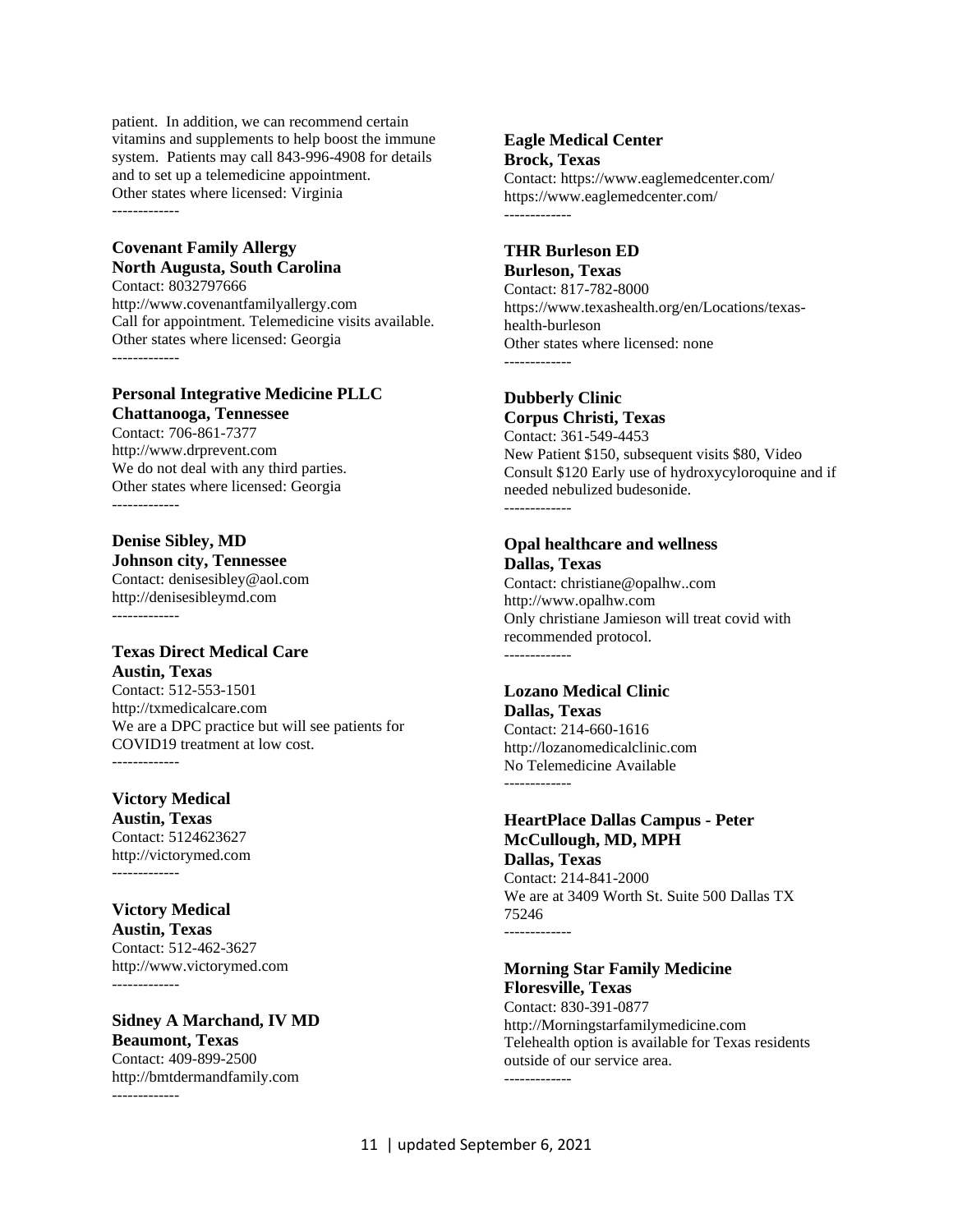#### **Global Neohrology & Hypertension Clinic Houston, Texas**

Contact: 832-380-8291 http://www.mykidneyclinic.com We offer telemedicine visits for treatments of COVID-19 patients- get more details by calling the office @832-380-8291 to inquire about accepted insurance plans. We work with patients who do not have insurance as well on a case by case basis. -------------

### **BreatheMD Houston, Texas**

Contact: website preferred, phone 7132068988 http://www.breathemd.org

We are administering IV and IM monoclonal antibodies (\$175 for IV, \$125 for IM), \$75 for Telemedicine appointment, \$50 for curbside breathing treatment (budesonide, albuterol, hypertonic saline). We don't file with insurance companies but give our patients detailed receipts to submit their own claims. Appointments can be scheduled online.

-------------

**Dr. Karen Richardson Houston, Texas** Contact: 281-685-7424 -------------

## **PMLCtex**

**Katy, Texas** Contact: 2817056690 Available for telemedicine to TX residents. Pease call cell (281-705-6690) or email dps@pmlctex.com -------------

**Kingwood Health & Wellness Kingwood, Texas** Contact: 281-852-1800 http://www.kingwoodwellness.com -------------

**Veritas Medical Lubbock; Abilene; San Angelo, Texas** Contact: 855-683-7482 http://veritasmedical.com -------------

**America's ER Magnolia, Texas** Contact: 281-789-3400 http://aer.com -------------

#### **Simple Traditions Family Health PLLC Magnolia, Texas** Contact: 281-259-7400

http://www.stfhealth.com We are a direct-pay (no insurance) clinic. -------------

# **Amy Offutt, MD**

**Marble Falls, Texas** Contact: Info@amyoffutmd.com or 830-693-9355 http://www.amyoffuttmd.com -------------

# **McKinney Family Medicine**

**McKinney, Texas** Contact: 972.562.8388 http://www.mckinneyfamilymed.com/ -------------

# **Classic Homeopath**

**Mineral Wells, Texas** Contact: 503.877.HEAL http://www.classichomeopath.com Classical Homeopathy. Tele-medicine. She is experienced with mothers, infants and children. Other states where licensed: Oregon -------------

### **Dr. Charles Lively**

-------------

**Odessa, Texas** Contact: 4325809168 http://www.doclivelymd.com Other states where licensed: United States -------------

#### **Family Medical Day and Night Clinic Pharr, Texas** Contact: 9567831400, hgarcia@hiramlgarciamdpa.com https://familymedical.clinic/

**Russell R. Smith, MD, FAAFP Plano, Texas** Contact: http://texflightmed.com -------------

#### **Internal Medicine Associates PORT NECHES, Texas**

Contact: 409 9627606 We see all Covid patients within 24 hours of their request. -------------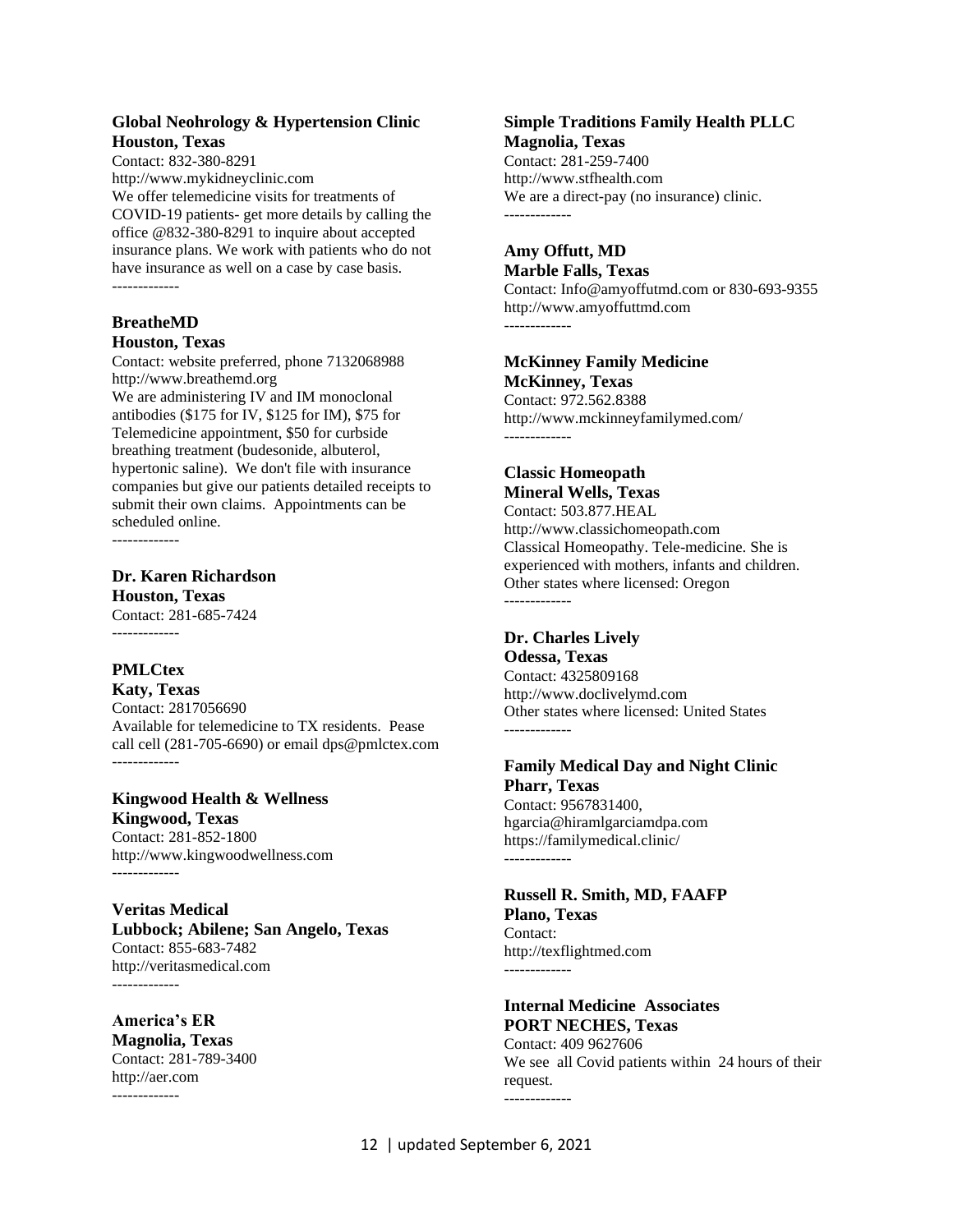#### **Paula J. Kruppstadt, MD: Hope for Healing Shenandoah, Texas**

Contact: 2817256767 http://get2theroot.com Other states where licensed: United States -------------

#### **DrJ Regenerative Medicine Southlake, Texas**

Contact: Contactus@drjmed.com or 817-481-2444 http://drjmed.com

All Covid patients are provided televisits after initial interview and scheduling. COVID testing is not performed in our office but is helpful for treatment guidance and recommended if suspected. Treatment is tailored to age, history and not solely dependent on active symptoms. Prevention of later complication is a critical element of our approach. We also give early supportive care to symptomatic individuals on a caseby-case basis. No insurance accepted as payment though we provide paperwork and online data for filing.

-------------

### **Magnificat Primary Care Spring, Texas**

Contact: 8326982127 -------------

### **Liza Leal MD Sugar Land, Texas**

Contact: 281-265-6565

Patients can leave a message 24/7 if at night we will call you back, We are here to serve, with knowledge, experience and results! Telemedicine appointments are available. Other states where licensed: Florida

-------------

### **Your Healthy Success, LLC Temple, Texas**

Contact: (254) 773-8339 http://healthysuccessworks.com We provide telegraph solutions for COVID19 in the state of Texas. 8am-5pm Mon-Thurs. (254) 773- 8339.

-------------

#### **INSTITUTE for REGENERATIVE MEDICINE, PLLC The Woodlands, Texas**

Contact: 2813676900 One of our physicians, George Miller, MD offers Telemedicne and early treatment for COVID. Other states where licensed: United States

### **Angelina Farella, MD and Virginia Nisbet, MD**

**Webster, Texas**

Contact: 281.332.0500 https://www.abt4kids.com/ This practice is open to adults seeking early treatment or prevention for COVID. -------------

## **Hope Medical Clinic Pllc Rutland, Vermont**

Contact:

We have been using the algorithm since April and it saves lives but must be followed .Very happy to see others may be using it!!! -------------

#### **Carolina Health and Wellness Services, LLC Virginia**

Contact: phone: 843 996 4908, admin@chwpeds.com https://www.chwpeds.com/

Our physician is an MD with over 25 years of experience and is a practitioner of Functional Medicine. We are located in Johns Island, SC and provide in-person care at this location. We also offer telemedicine appointments to patients statewide throughout South Carolina and Virginia. We can provide consultations on COVID-19 from a Functional Medicine perspective. We may prescribe Ivermectin, provided it is not contraindicated for the patient. In addition, we can recommend certain vitamins and supplements to help boost the immune system. Patients may call 843-996-4908 for details and to set up a telemedicine appointment. Other states where licensed: South Carolina -------------

# **Roshelle Beckwith, M.D.**

**Leesburg, Virginia** Contact: (703)-687-4158 https://www.metromeduc.com/ SERVICE NAME PRICE Telemedicine consultation by telephone \$30 New Patient First Time Visit \$118 New Patient First Time Visit with Ultrasound \$178 Physical Exam \$275 School Physical \$118 Sports Physical \$60 DOT physical \$110 Nurse Practitioner visit \$50 TB skin test \$88 -------------